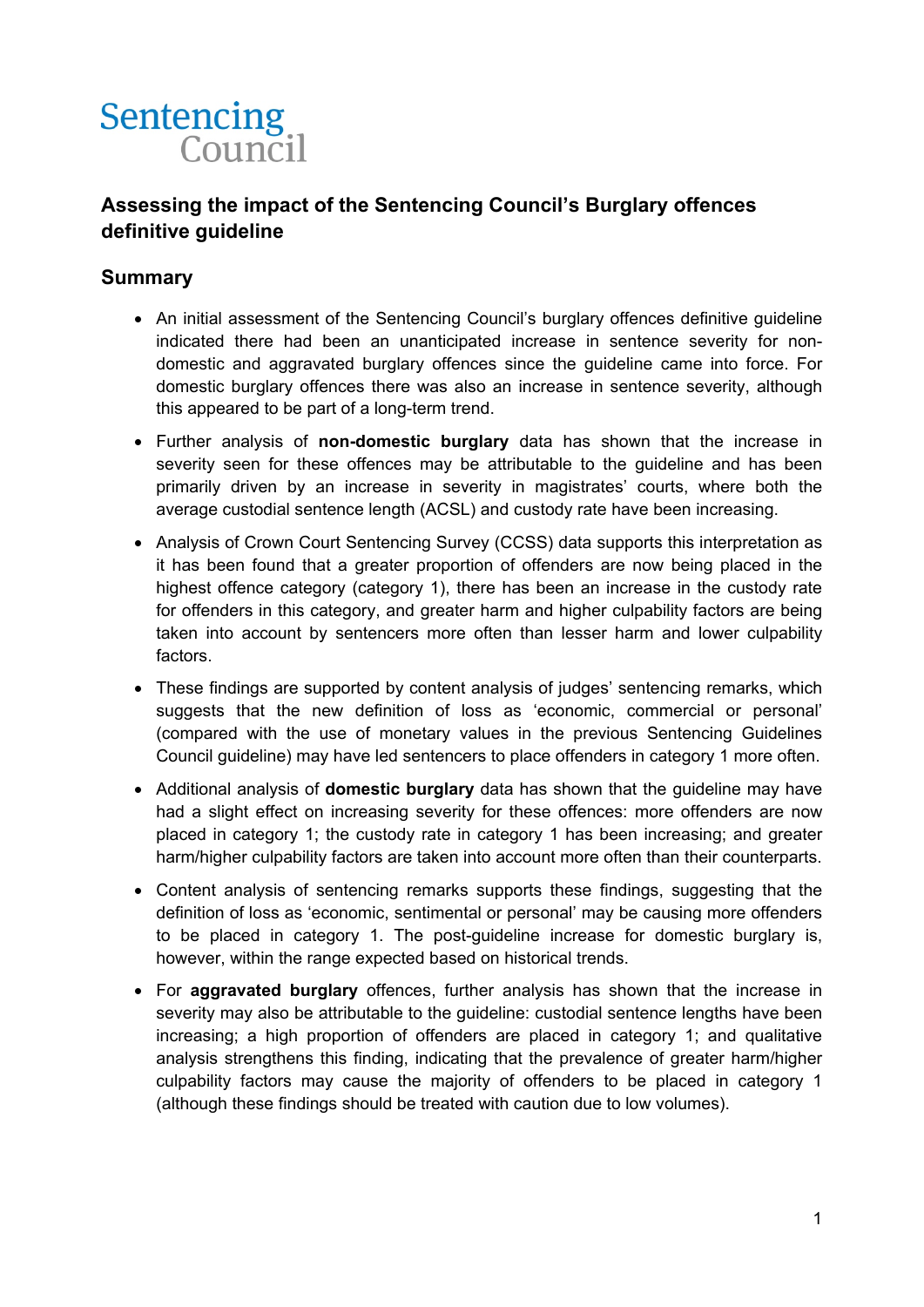### **Introduction**

The Sentencing Council's burglary guideline came into force on  $16<sup>th</sup>$  January 2012.<sup>1</sup> The guideline aimed to promote greater consistency of sentencing rather than alter current practice. As a result, the resource assessment published alongside the guideline concluded that it would have no impact on prison and probation services.<sup>2</sup>

An initial assessment of the Sentencing Council's burglary guideline was published in January 2016. $3$  The assessment indicated that since the guideline came into force, sentencing severity had increased across all types of burglary covered by the guideline, although for domestic burglary this appeared to be part of a longer term trend.

There were a number of potential reasons for the increase seen in sentencing severity that were explored, including those detailed below:

- Changes to the definition of "loss" in the Sentencing Council's guideline, compared with the previous Sentencing Guidelines Council (SGC) guideline for non-domestic burglary,<sup>4</sup> affecting the proportion of offenders in each offence category;
- The inclusion of new aggravating factors, for example "Offence committed at night";
- The riots of 2011 (the widespread public disorder featuring the looting of shops that took place in August of that year, and therefore pre-dated the coming into force of the guideline), which caused an immediate increase in sentencing severity for non-domestic burglary and may therefore have contributed to the continued increase seen in 2012 onwards; and,
- Offenders sentenced for a third qualifying domestic burglary being given a custodial sentence of at least three years.<sup>5</sup>

This paper details the results of the further analysis undertaken on burglary offences, to investigate possible explanations for the increase seen in sentencing severity for these offences.

# **Methodology**

Data from the Ministry of Justice's Court Proceedings Database (CPD)<sup>6</sup> has been used to analyse sentencing trends for offenders sentenced in magistrates' courts and the Crown Court,

<sup>&</sup>lt;sup>1</sup> http://www.sentencingcouncil.org.uk/wp-content/uploads/Burglary\_Definitive\_Guideline\_web\_final.pdf

<sup>&</sup>lt;sup>2</sup> http://www.sentencingcouncil.org.uk/publications/item/burglary-offences-final-resource-assessment/

<sup>3</sup> http://www.sentencingcouncil.org.uk/publications/item/burglary-offences-assessment-of-guideline/ 4

<sup>&</sup>lt;sup>4</sup> Prior to the Sentencing Council's burglary guideline, there were no Crown Court guidelines for domestic and aggravated burglary (although there was limited guidance on domestic burglary in the Magistrates' Court Sentencing Guidelines).

<sup>&</sup>lt;sup>5</sup> Under Section 111 of the Powers of the Criminal Courts (Sentencing) Act 2000, offenders sentenced for a third qualifying domestic burglary must be given a custodial sentence of at least three years, unless the court is satisfied that there are particular circumstances which would make it unjust to do so.

 $6$  The CPD data presented in this paper only include cases where the burglary offence was the principal offence committed. When a defendant has been found guilty of two or more offences this is the offence for which the heaviest penalty is imposed. Where the same disposal is imposed for two or more offences, the offence selected is the offence for which the statutory maximum penalty is the most severe.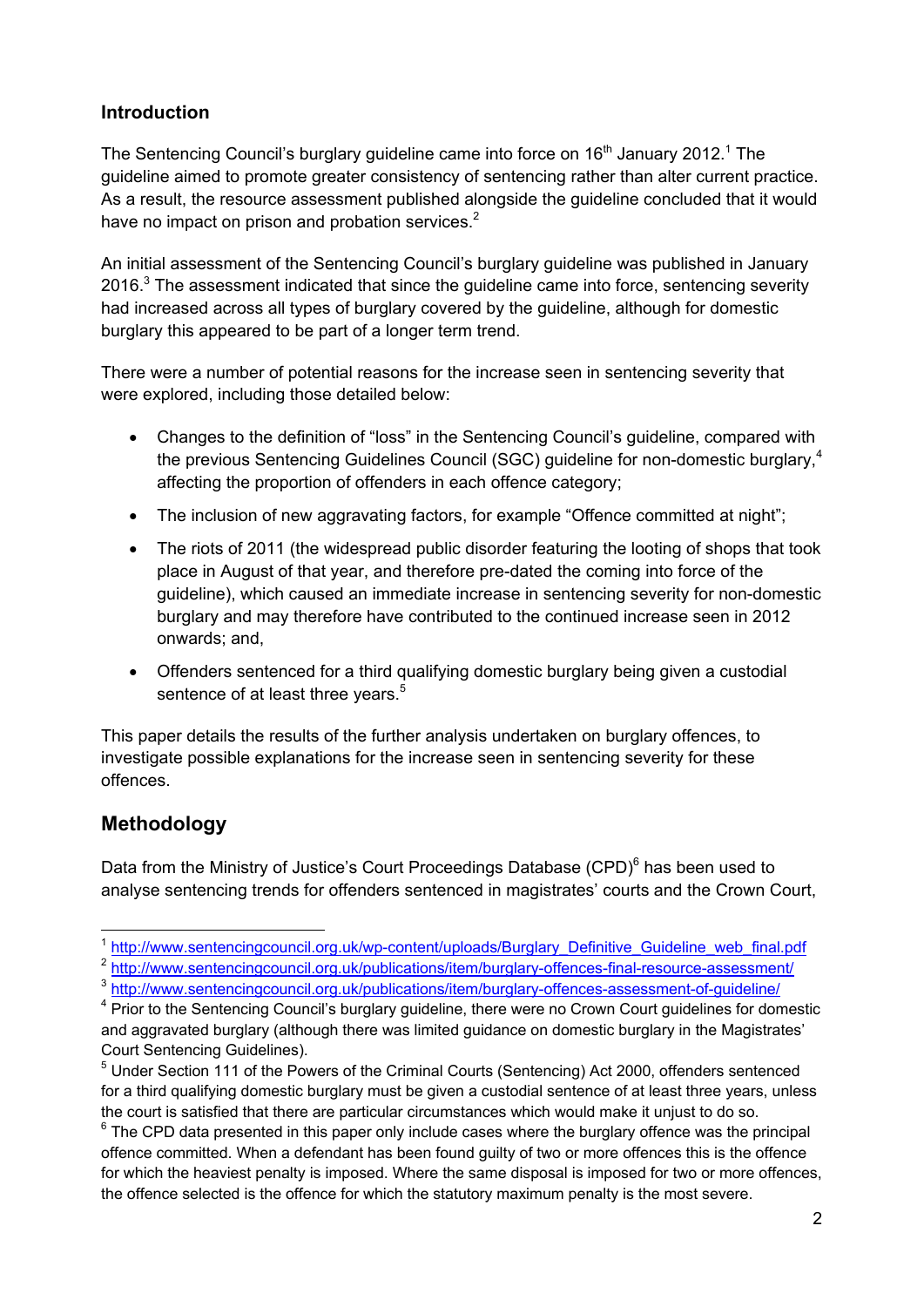for burglary offences covered by the guideline.<sup>7</sup> Analysis has also been undertaken of cases where offenders were sentenced for a third domestic burglary, using data from the Police National Computer (PNC).

Crown Court Sentencing Survey (CCSS)<sup>8</sup> data has been analysed for non-domestic and domestic burglary offences.<sup>7,9</sup> This includes: analysis of the proportion of offences in each offence category, both before and after the guideline came into force; statistics on the prevalence of sentencing factors in the guideline; and regression analysis, to isolate the influence of specific sentencing factors on sentencing severity. The regression model used sentencing data completed on the 'Burglary Offences' CCSS form, relating to both nondomestic and domestic burglary, covering the period  $16<sup>th</sup>$  January 2012 to 31<sup>st</sup> December 2014.<sup>10</sup>

A content analysis of Crown Court judges' sentencing remarks was carried out for 60 nondomestic burglary cases (30 pre-guideline and 30 post-guideline), 61 domestic burglary cases (31 pre-guideline and 30 post-guideline), 30 aggravated burglary cases (15 pre-guideline and 15 post-guideline),<sup>11</sup> and 20 riot-related cases. The purpose of this analysis was to generate qualitative insights into how the judges were sentencing burglary cases both before and after the guideline came into force. As such, numbers are only indicative and findings are tentative, merely suggesting reasons for patterns observed in the quantitative data.<sup>12</sup>

All of the analysis in this paper includes adult offenders only (those aged 18 or over at the time of conviction), as the burglary guideline is not applicable to children and young people.

Although the offender will receive a sentence for each of the offences that they are convicted of, it is only the sentence for the principal offence that is presented in this bulletin. It is important to note that the CPD data have been extracted from large administrative data systems generated by the courts and police forces. As a consequence, care should be taken to ensure data collection processes and their inevitable limitations are taken into account when those data are used. Further details of the processes by which MoJ validate the records in the CPD can be found within the guide to their Criminal Justice Statistics publication which can be downloaded via the link: https://www.gov.uk/government/collections/criminaljustice-statistics.

<u> Andreas Andreas Andreas Andreas Andreas Andreas Andreas Andreas Andreas Andreas Andreas Andreas Andreas Andr</u>

 $<sup>7</sup>$  An attempt has been made to exclude offences related to the riots from this analysis, so they do not</sup> bias the overall results. It is possible, however, that some riot-related cases are still included in the analysis and may be influencing the results seen.

 $8$  During the period 1 October 2010 to 31 March 2015, the Sentencing Council conducted a data collection exercise called the Crown Court Sentencing Survey (CCSS). The CCSS recorded details on the factors taken into account by the judge when determining the appropriate sentence for an offender (such as harm and culpability factors, and aggravating and mitigating factors), and the final sentence given. For further information see http://www.sentencingcouncil.org.uk/analysis-and-research/crowncourt-sentencing-survey/.

 $9$  It has not been possible to undertake detailed CCSS analysis for aggravated burglary offences due to low volumes.

 $10$  Variables which were present on at least five per cent of CCSS forms were selected for the regression model, these were then entered into the model simultaneously (using a "forced entry" method).

 $11$  The pre- and post-quideline samples were selected to cover a representative range of high, medium and low sentences, making them broadly comparable with one another.

<sup>&</sup>lt;sup>12</sup> The Sentencing Council would like to acknowledge Lauren Bowes for her work in analysing sentencing remarks for these offences.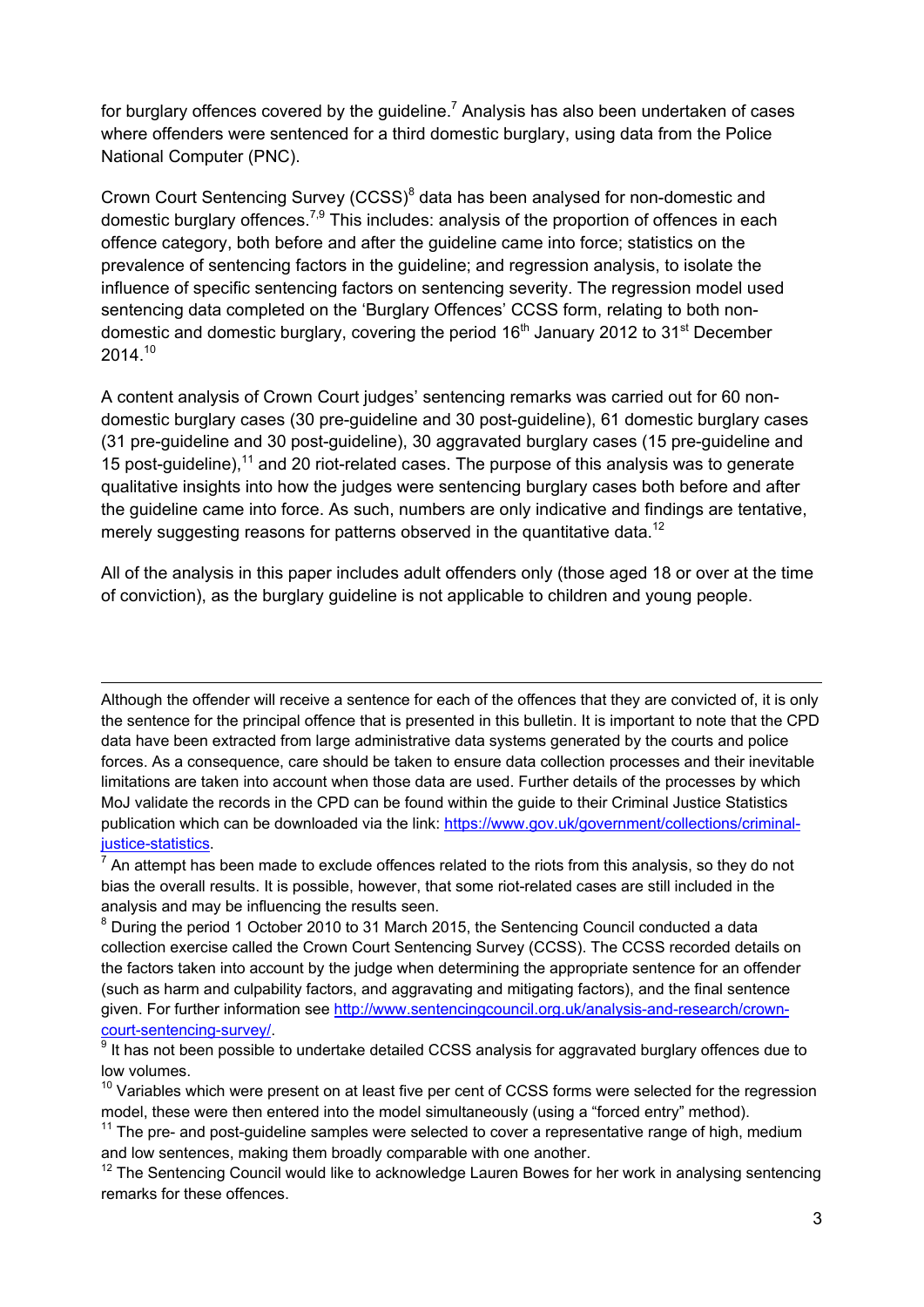# **Findings**

### **Non-domestic burglary**

For non-domestic burglary, the initial assessment showed a substantial increase in sentencing severity in August 2011, followed by an additional ongoing uplift in severity after the guideline was introduced. This increase was in excess of what would be expected based on historical trends; however, it was not clear whether the increase was attributable to the guideline. The findings from the additional analysis undertaken for these offences are detailed below.

#### *Magistrates' courts sentencing trends*

The majority of offenders sentenced for non-domestic burglary offences are sentenced in magistrates' courts (65 per cent in 2015).<sup>13</sup> The custody rate for offenders sentenced in magistrates' courts has generally been increasing since the guideline came into force. Between 2006 and 2011 the custody rate remained relatively stable, at around 30 per cent, however in 2012 it increased to 34 per cent, and continued to increase to 37 per cent in 2015 (see figure 1).

The increase in severity may also be partly driven by general sentencing trends seen more widely (in both magistrates' courts and the Crown Court), for example the use of community orders (COs) has been decreasing while the use of suspended sentence orders (SSOs) has been increasing (as found in the initial assessment).<sup>14</sup>





<sup>&</sup>lt;u> Tanzania (h. 1878).</u><br>Igarraren 18a - Antonio III.a, frantziar espainiar eta idazlea (h. 1870). <sup>13</sup> Source: Court Proceedings Database, Ministry of Justice.

<sup>14</sup> Since December 2012, under the Legal Aid, Sentencing and Punishment of Offenders Act 2012, custodial sentences of two years or less can be suspended and the imposition of community requirements is discretionary. This may have contributed to the increase in suspended sentences seen across the criminal justice system since 2012. For more information see: https://www.gov.uk/government/uploads/system/uploads/attachment\_data/file/614414/criminal-justicestatistics-quarterly-december-2016.pdf (p24)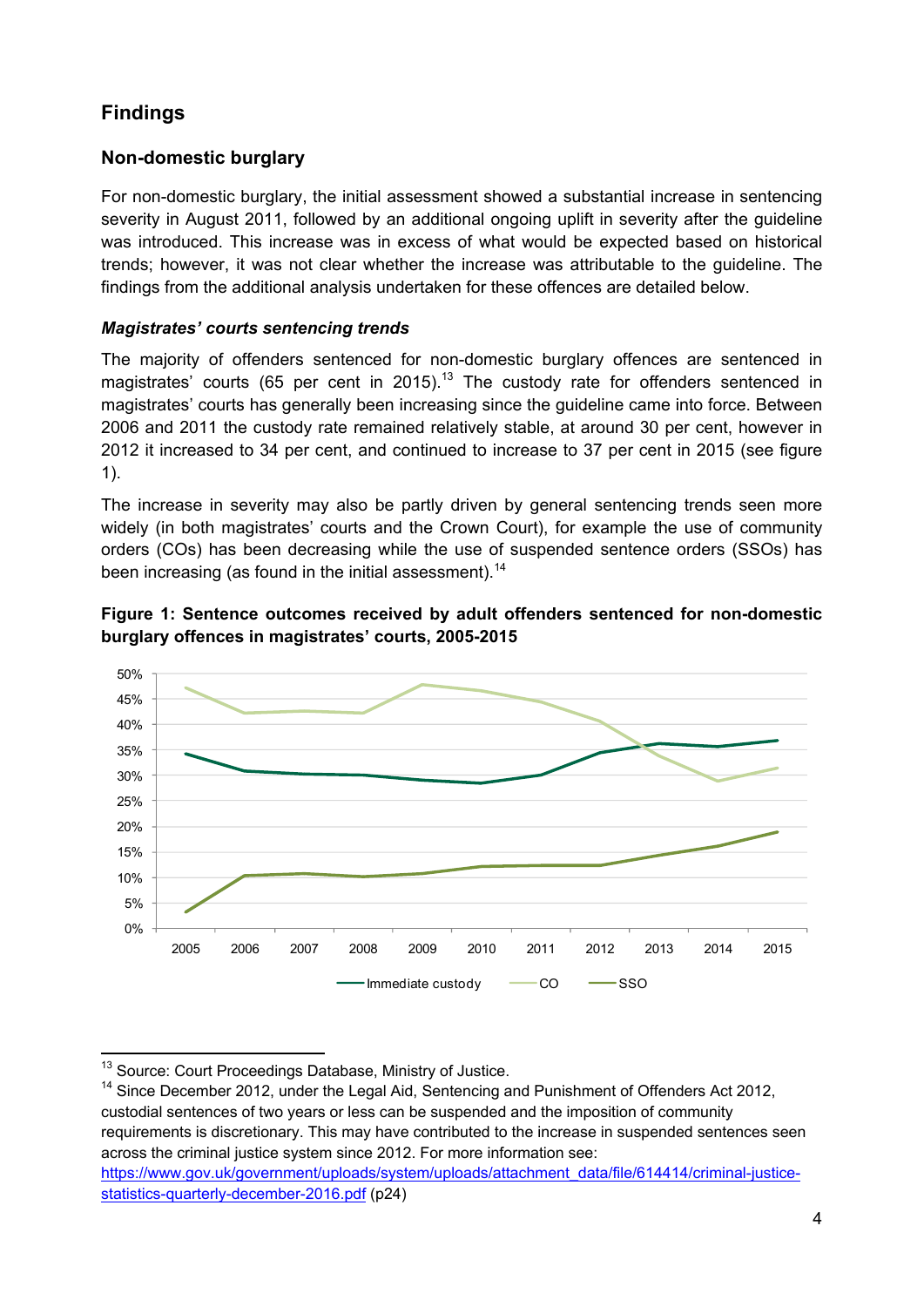In the years immediately preceding the guideline's introduction (2008-2011), the average custodial sentence length (ACSL) was relatively stable in magistrates' courts, at just over 4 months (prior to any guilty plea reduction).<sup>15</sup> In 2012 the ACSL increased slightly, to around 4.5 months; however as this is a small increase and the ACSL has not been consistently higher in every year since the guideline's introduction, it has not been a driving factor of the increase in severity.

The increase in custody rate combined with the increase in SSOs and decrease in COs in magistrates' courts has largely driven the increase in sentencing severity seen for nondomestic burglary overall (as the majority of offenders are sentenced here). As the increase in custody rate started around the same time as the introduction of the guideline, it is possible that the guideline may have contributed to this effect. However, without further information about sentencing reasons at magistrates' courts,<sup>16</sup> it is difficult to isolate the effects of the quideline on the use of these disposals from other sentencing trends, or to identify which specific aspects of the guideline might have led to the increase.

#### *Crown Court sentencing trends*

Sentencing severity for offenders sentenced in the Crown Court has generally been increasing since 2010, but at a less steep rate than the increase seen in magistrates' courts. This indicates that the overall increase in severity has been mainly driven by offenders sentenced in magistrates' courts, as opposed to the Crown Court.

Since 2010 the custody rate for offenders sentenced in the Crown Court has generally been increasing, from 60 per cent in 2010 to 70 per cent in 2015. Over the same period the ACSL has remained relatively stable, at around 1 year 10 months (prior to any guilty plea reduction).<sup>17</sup>

#### *Offence categories*

<u> Tanzania (h. 1878).</u><br>Igarra eta biztanle eta biztanle eta biztanle eta biztanle eta biztanle eta biztanle eta biztanle eta biztanl

Prior to the Sentencing Council's burglary guideline coming into force in January 2012, a guideline produced by the Sentencing Guidelines Council was in use for non-domestic burglary offences.<sup>18</sup> This guideline contained three offence categories, with level 1 being the most serious category, and level 3 the least serious. Offences were only placed in the highest offence category, level 1, if the value of the goods taken was £20,000 or more. The Sentencing Council's guideline followed a new model based on three offence categories, relating to the harm caused during the commission of the offence and also the culpability of the offender. Under this guideline, an offence would be placed in the highest offence category if it involved greater harm and higher culpability (see figure 2).

 $15$  Pre-guilty plea sentence lengths have been estimated based on the stage at which offenders entered a plea and the reduction given, as found in the Crown Court Sentencing Survey 2014.

<sup>&</sup>lt;sup>16</sup> Unlike the Crown Court, proceedings in magistrates' courts are not recorded, therefore it is not possible to obtain transcripts of sentencing remarks from magistrates' courts.

<sup>&</sup>lt;sup>17</sup> Source: Court Proceedings Database, Ministry of Justice.

<sup>18</sup> https://www.sentencingcouncil.org.uk/wpcontent/uploads/Theft\_and\_Burglary\_of\_a\_building\_other\_than\_a\_dwelling.pdf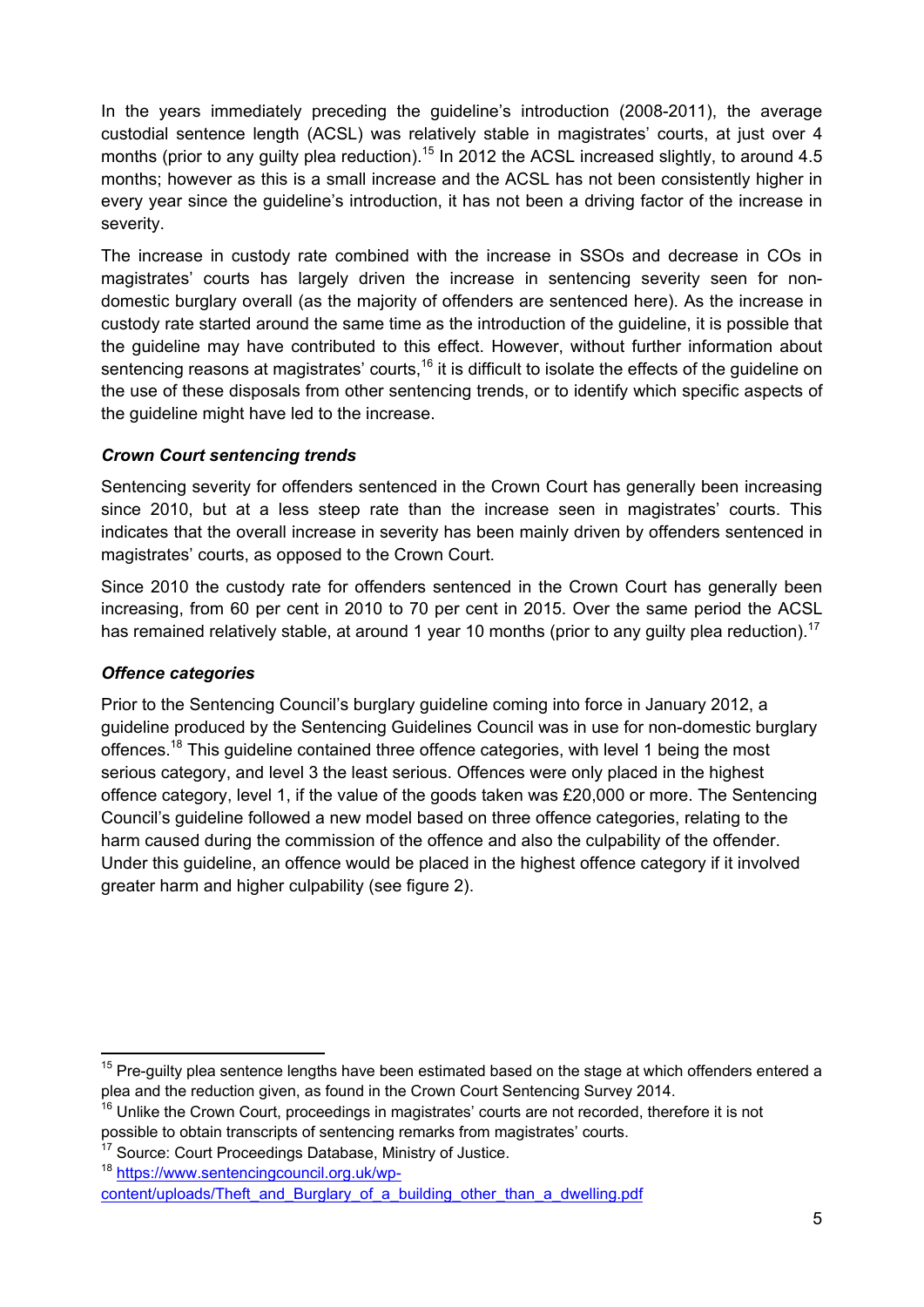#### **Figure 2: Determining the offence category, Sentencing Council Burglary offences definitive guideline**

| Category 1 | Greater harm and higher culpability                                      |
|------------|--------------------------------------------------------------------------|
| Category 2 | Greater harm and lower culpability or lesser harm and higher culpability |
| Category 3 | Lesser harm and lower culpability                                        |

The court should determine the offence category using the table below.

Analysis of CCSS data<sup>19</sup> shows that the proportion of offenders in the most serious category (category 1, which has a sentence range from one to five years' custody under the new guideline) has been increasing since 2011, from 16 per cent in 2011 to 36 per cent in 2014 (see figure 3).<sup>20, 21</sup> A possible explanation for this is that the threshold for falling into the greater harm and higher culpability categories is lower than in the previous guideline (where the £20,000 value criteria needed to be met), and so there is now wider scope for offenders to be placed in the highest category of seriousness and receive a higher sentence.

These findings are supported by the content analysis of transcripts of Crown Court judges' sentencing remarks, which indicated that the move from a clear monetary value in the SGC guideline to the perceived value of the goods stolen (i.e. the greater harm factor "Theft of/damage to property causing a significant degree of loss") might have led to more cases being categorised as high in harm: only two cases (out of 30) in the pre-guideline sample appeared to meet the criteria for high harm as involving goods to the value of £20,000 or over, whereas nine cases (out of 30) in the post-guideline sample featured the factor describing a significant degree of loss to the victim. $^{22}$ 

Conversely, the proportion of offenders in category 3 has been decreasing (from 54 per cent in 2011 to 17 per cent in 2014), indicating it is now less likely that offenders will be placed in the lowest offence category. This finding is also corroborated by the qualitative research, which showed that there were only five cases in the post-guideline sample where either of the two lesser harm factors ("Nothing stolen or only property of very low value" and "Limited damage or disturbance to property") were cited, suggesting that relatively few cases in this particular sample would be viewed by the judge as being of lesser harm.

  $19$  In 2011, burglary offences were recorded on the CCSS form for 'Theft, dishonesty, burglary and fraud'. This form included five levels for offence seriousness and therefore, although the SGC non-domestic burglary guideline contained three levels of seriousness, sentencers did, on occasion, tick level 4 and level 5. For the purposes of this analysis, those cases have been grouped with level 3, the 'least serious' category.

 $20$  A chi-square test showed that there is a statistically significant difference (at the one per cent level) in offence categorisation between the years 2011 and 2014.

 $21$  Information on offence categories for cases sentenced in magistrates' courts is not available, however category 1 offences would normally be sentenced in the Crown Court, as the sentence range for these offences is higher than magistrates' sentencing powers.

 $^{22}$  A value over £20,000 was only cited by the judge in two cases in the pre-guideline sample. However, this analysis is based on judges' sentencing remarks, therefore it is possible that some aspects of a case may have been present but not explicitly stated by the judge when sentencing.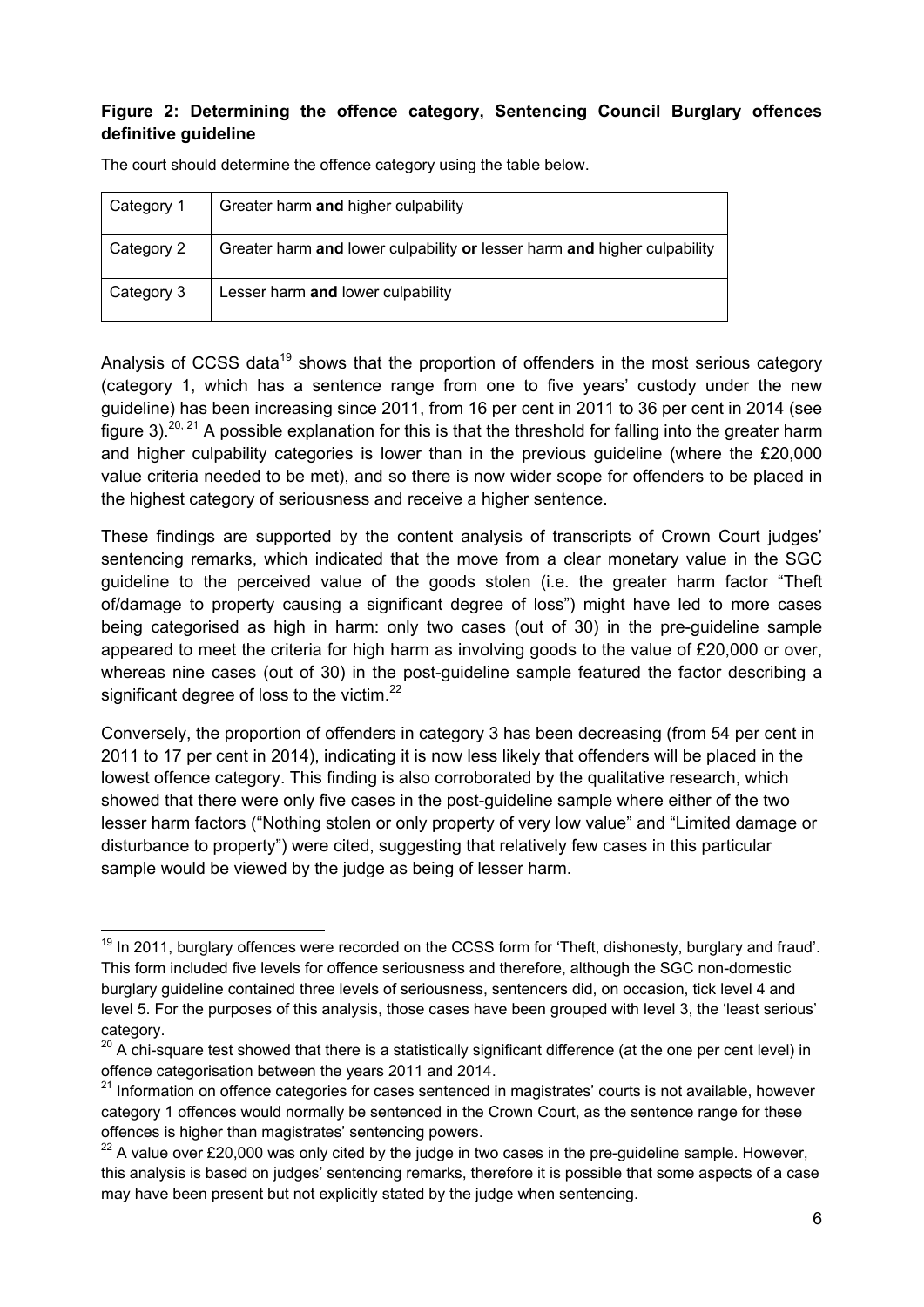

**Figure 3: Distribution of offence category for non-domestic burglary, Crown Court, 2011- 2014**23, 24

Within category 1, the custody rate increased from 75 per cent in 2011 to 85 per cent in 2012, and since then has remained at a higher rate than in 2011 (between 82 and 83 per cent). The fact that more offenders are now in category 1, combined with a higher proportion of these offenders now receiving an immediate custodial sentence, is likely to have contributed to the increase seen in sentencing severity for these offences.

#### *Culpability and harm factors*

CCSS analysis shows that 60 per cent of non-domestic burglary Crown Court cases had one or more higher culpability factors taken into account, whereas only 11 per cent had one or more lower culpability factors taken into account. Similarly, 46 per cent of cases indicated at least one greater harm factor was taken into account, compared with 33 per cent for lesser harm.

This may be partly due to there being more factors to choose from in the greater harm and higher culpability boxes.<sup>25</sup> indicating that it may be easier for sentencers to place an offender in greater harm and higher culpability than in lesser harm and lower culpability, and therefore it may be more likely that they will be placed in the highest offence category.

#### *Prevalence and influence of individual factors*

Figure 4 shows the most prevalent step one factors for non-domestic Crown Court burglary offences sentenced during the period 2012 to 2014, based on CCSS data. "Deliberately targeted", a higher culpability factor, was the most prevalent; present on 35 per cent of forms, followed by the greater harm factor "Theft of/damage to property causing significant degree of loss" (33 per cent).

  $^{23}$  Proportions have been calculated based on forms where the offence category was indicated (2011: n=680; 2012: n=880; 2013: n=1,100; 2014: n=1,200). In 2011, half of CCSS forms returned relating to non-domestic burglary did not indicate an offence category.

 $^{24}$  Data for 2012 covers the period after the guideline came into force (16<sup>th</sup> January 2012 onwards). <sup>25</sup> See page 12 of the Sentencing Council's Burglary Offences Definitive Guideline:

http://www.sentencingcouncil.org.uk/wp-content/uploads/Burglary\_Definitive\_Guideline\_web\_final.pdf.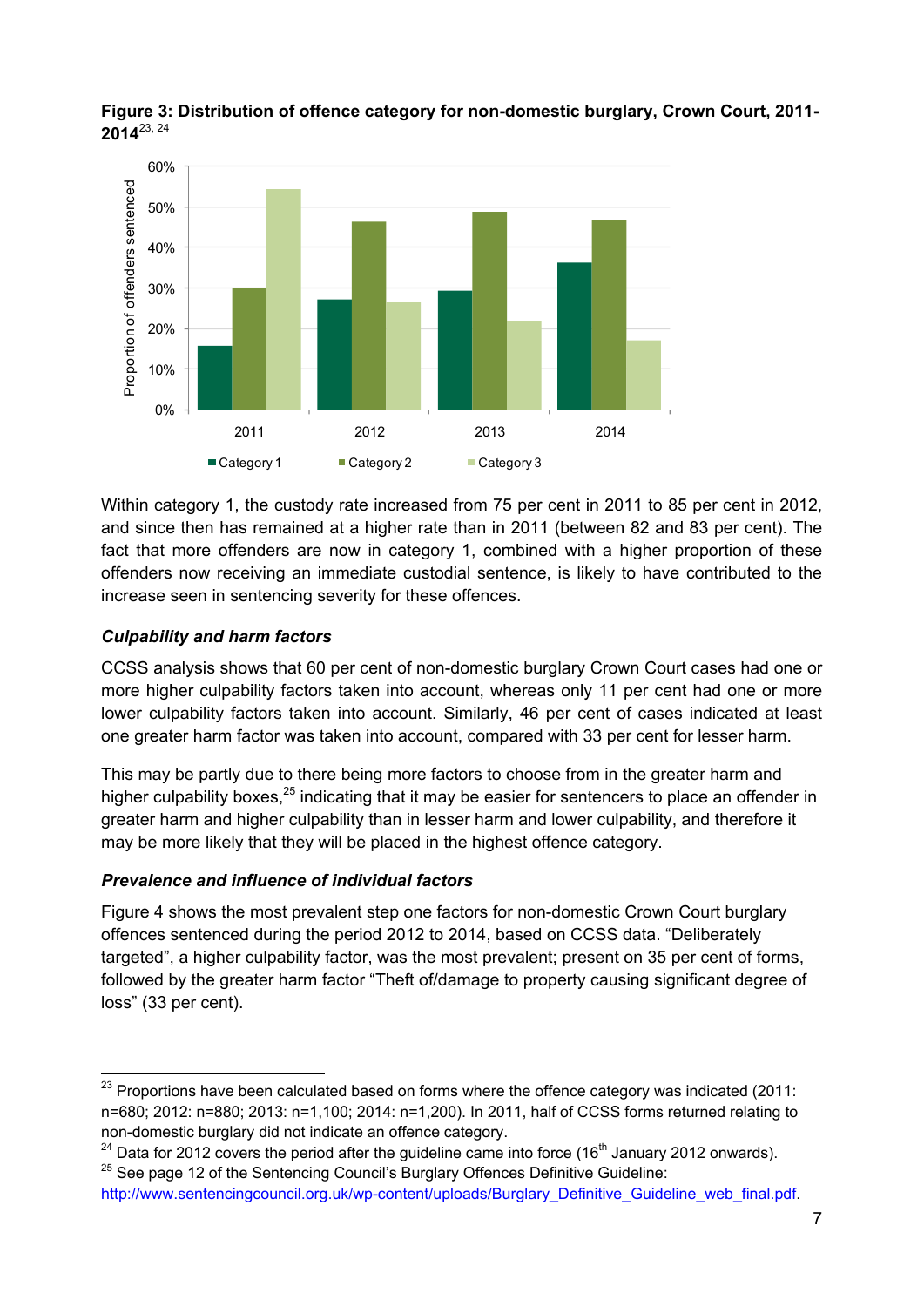#### **Figure 4: Prevalence of step one factors for non-domestic burglary, Crown Court, 2012- 2014**<sup>26</sup> Greater harm/higher culpability



**Proportion of forms with step one factors indicated**

This is supported by the content analysis of sentencing remarks, which indicated that across both samples, cases receiving high sentences were characterised by the higher culpability factors "Deliberately targeted" and "Significant degree of planning", which, when combined with the greater harm factor "Theft of/damage to property involving a significant degree of loss", meant it seemed relatively easy for cases in the post-guideline sample to meet the criteria for category 1 (greater harm and higher culpability).<sup>27</sup> In addition, factors which were not included as indicators of high culpability in the SGC guideline but are in the current guideline were cited relatively frequently, potentially leading to more offences being classified as category 1 or 2. These included "Equipped for burglary" and "Member of group or gang". The aggravating factor of "Offence committed at night" – a factor which did not appear in the SGC guideline – was the most commonly cited aggravating factor in the post-guideline sample.<sup>28</sup>

<sup>&</sup>lt;u> Termin de la provincia de la provincia de la provincia de la provincia de la provincia de la provincia de la</u>  $26$  Only shows factors with a prevalence of 10 per cent or higher.

 $27$  Content analysis was undertaken of 60 non-domestic burglary cases to augment our understanding of sentencing before and after the introduction of the guideline. This comprised 30 pre-guideline cases and 30 post-guideline. Because of the relatively low numbers, care must be taken in interpreting these data: they merely give an indication of what might be happening in practice, rather than offering a more conclusive view.

<sup>&</sup>lt;sup>28</sup> Excluding previous convictions.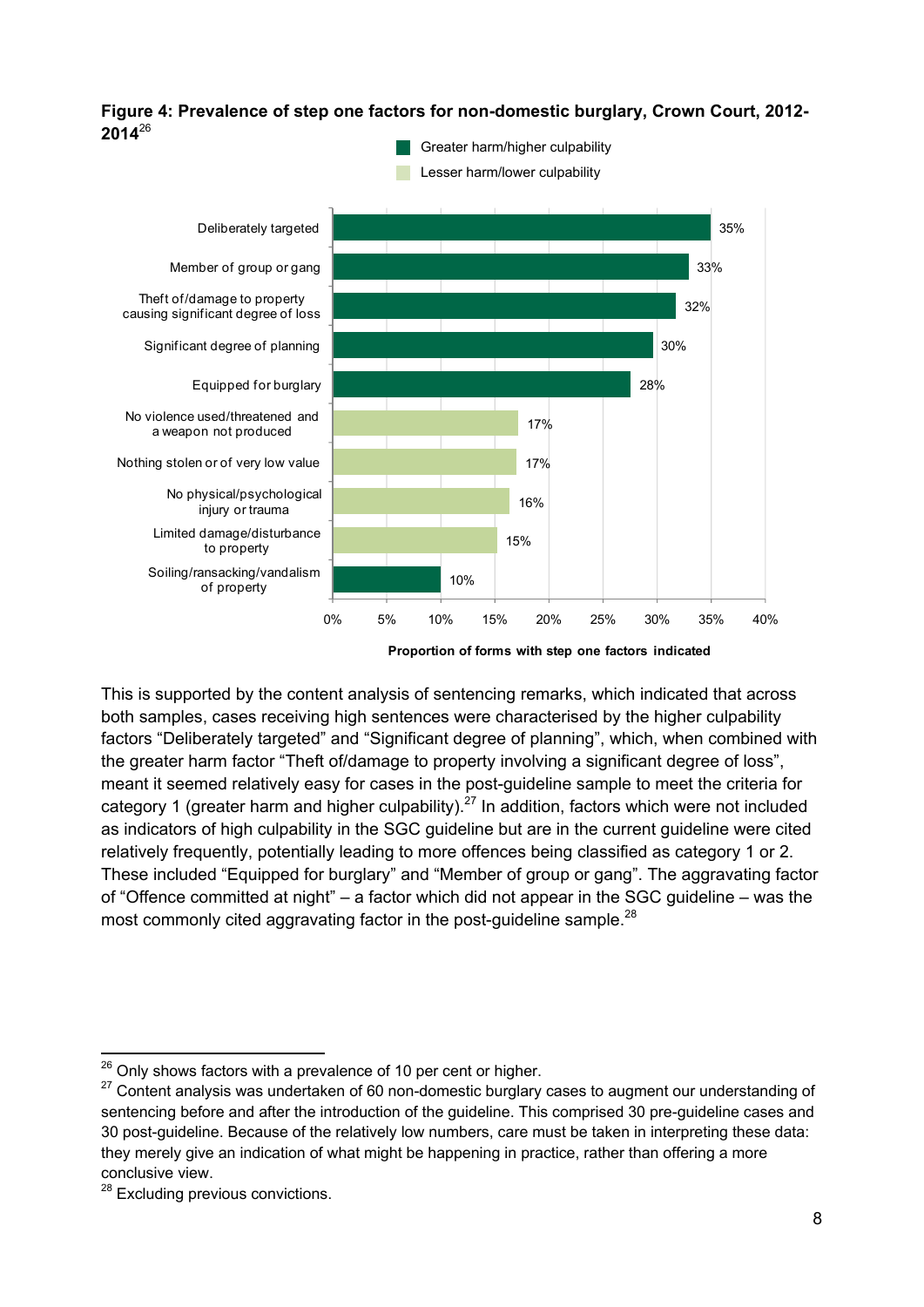A regression analysis of CCSS data was also undertaken to examine which sentencing factors had the greatest influence on sentencing severity.<sup>29</sup> The factor which had the strongest association with increased sentencing severity was the step one factor "Theft of/damage to property causing significant degree of loss". The presence of this factor added around 38 per cent (five months) to the average custodial sentence length for immediate custodial sentences. In addition, the step one factor "Deliberately targeted" had a significant effect on sentencing severity, adding four months to the average custodial sentence length (30 per cent).

### *Riot cases*

Content analysis of a small sample of riot cases ( $n = 20$ )<sup>30</sup> was undertaken to ascertain whether these cases were sentenced differently to non-riot cases during the same period, as the initial published assessment suggested it was possible that the riots influenced the general climate at the time.

In these transcripts, judges appeared to view offenders as either (a) actively involved in the riots themselves, or (b) taking advantage of the disorder to burgle vulnerable premises, with the former group tending to receive higher sentences than the latter. Moreover, most judges referred to a purposeful upping of sentencing for cases relating to the riots, with some noting that they were departing from the guidelines in these instances. The context of the riot led to relatively high sentences even when the offender's actions were opportunistic, implying that riot cases were treated in a slightly different way to non-riot related cases. This suggests that the riots might have had only a time and place-limited effect on sentencing for non-domestic burglary, namely they did not appear to cause the continuing upward trend in sentencing for these offences.

### *Summary of findings*

Although the increase in sentencing severity for non-domestic burglary has been primarily driven by an increase in severity in magistrates' courts, the findings from the Crown Court analysis indicate that several features of the guideline may have contributed to the increase seen for these offences, such as the expanded definition of "loss", and the harm and culpability factors (both in number and nature) used to determine the appropriate offence category; these are both leading to a greater proportion of offenders being placed in the highest offence category.

# **Domestic burglary**

For domestic burglary, the initial assessment showed a gradual increase in sentencing severity over time, which continued after the introduction of the guideline. It was not clear whether the guideline had contributed to the increase in severity, although the increase seen was not above what would be expected based on historical trends. The findings from the additional analysis undertaken for these offences are detailed below.

 <sup>29</sup> The model comprises sentencing data completed on the 'Burglary Offences' CCSS form relating to non-domestic burglary, covering the period 2012-2014. Variables that were present on at least five per cent of CCSS forms were selected for the model, using a forced entry method.

 $30$  The cases analysed during the period of the 2011 riots were selected from a dataset that contained only riot-related offences.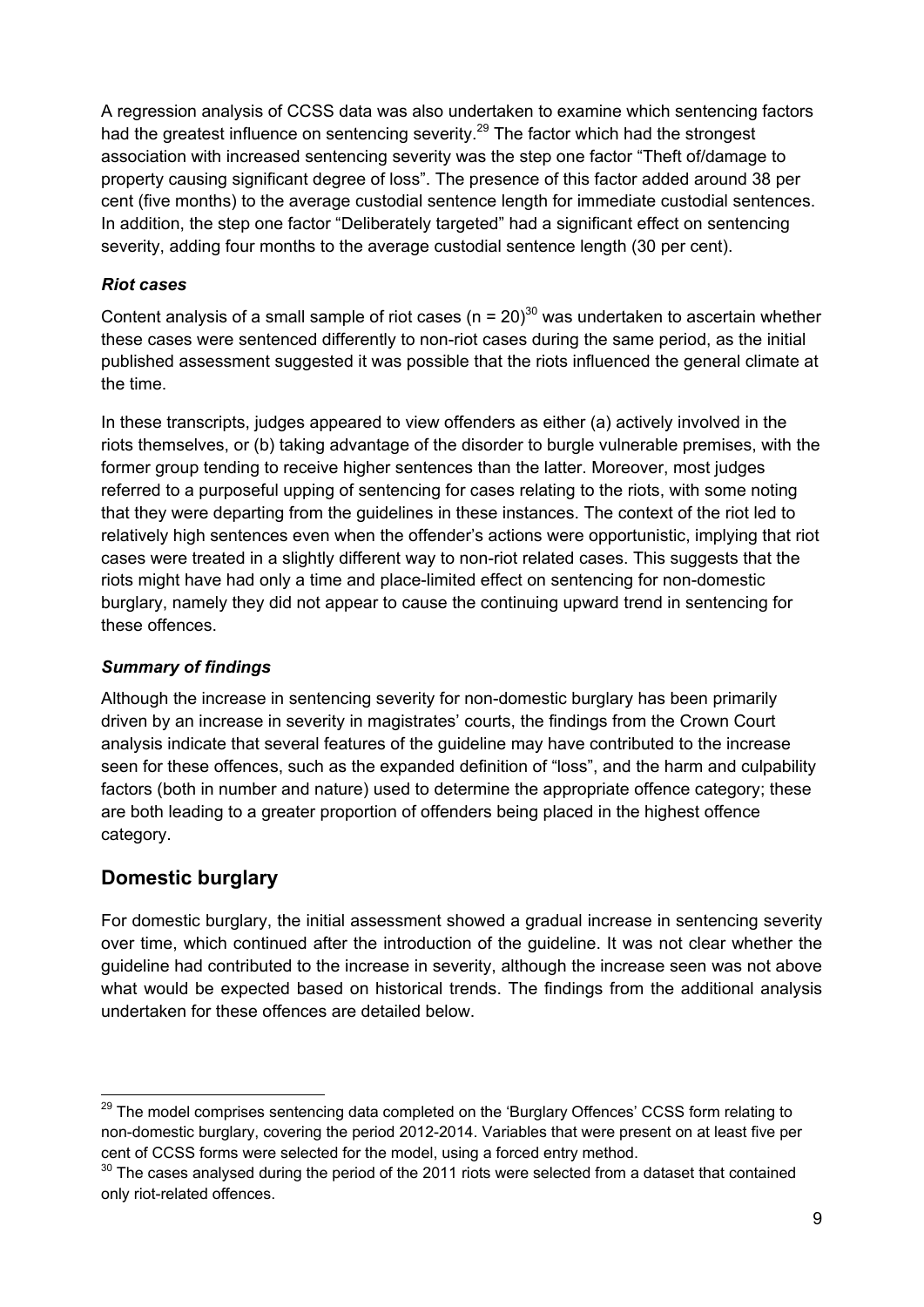#### *Magistrates' courts sentencing trends*

Only a minority of domestic burglary cases are sentenced in magistrates' courts (14 per cent in 2015). When the guideline came into force, the ACSL in magistrates' courts increased from 4.7 months in 2011 to 5.2 months in 2012 (prior to any guilty plea reduction), and has since remained stable. Unlike non-domestic burglary, however, the impact on sentence severity at magistrates' courts was minimal, as only a small proportion of offenders are sentenced there.

#### *Crown Court sentencing trends*

Since 2010, the ACSL has been increasing for offenders sentenced in the Crown Court, from 2 years 10 months in 2010 to 3 years 2 months in 2015 (prior to any guilty plea reduction). Similarly to non-domestic burglary, the use of COs has generally been decreasing, while the use of SSOs has been increasing (as noted in the initial assessment), however, as mentioned earlier it is difficult to isolate the effects of the guideline on the use of these disposals from other sentencing trends.

#### *Third strike domestic burglary<sup>31</sup>*

Under Section 111 of the Powers of the Criminal Courts (Sentencing) Act 2000, offenders sentenced for a third qualifying domestic burglary must be given a custodial sentence of at least three years, unless the court is satisfied that there are particular circumstances which would make it uniust to do so.

Since this Act came into force (in December 1999), the number of offenders sentenced for a third domestic burglary gradually increased to a peak of around 1,000 in 2012, and then decreased to 760 in 2015 (this reflects the fact that the overall number of offenders sentenced for domestic burglary has also been decreasing over the last few years).<sup>32</sup> Although third strike offenders make up only a small proportion of all domestic burglary, the proportion has increased over time (as would be expected due to the cumulative effect of this legislation, with offenders already convicted of one or two domestic burglaries more likely to be sentenced for their third offence as time passes); see figure  $5^{33,34}$ 

Of the offenders sentenced for a third domestic burglary, the proportion sentenced to custody has increased over time, and of those sentenced to custody, the proportion sentenced to the recommended custody length has also increased. These trends for third strike offenders will have contributed to the increase in sentencing severity for domestic burglary as a whole during this period, although as this group of offenders comprises less than 10 per cent of all offenders

 $31$  The figures relating to third strike domestic burglary include the offence 'aggravated burglary in a dwelling', which is categorised within the Sentencing Council's aggravated burglary guideline (as opposed to the domestic burglary guideline); however this only comprises a small proportion of the total. <sup>32</sup> https://www.gov.uk/government/uploads/system/uploads/attachment\_data/file/524258/criminal-historytables-2015.xls (Table A6.3)

 $33$  Data have been taken from the MoJ extract of the Police National Computer. This includes details of all convictions, cautions, reprimands or warnings given for recordable offences (see www.legislation.gov.uk/uksi/2000/1139/schedule/made for definition).

 $34$  Proportions are based on counts which refer to occasions on which an offender was convicted of domestic burglary. Individuals convicted of domestic burglary on multiple occasions during the period will appear multiple times. If an offender was convicted of three or more domestic burglary offences on separate occasions under the age of 18, the first subsequent conviction for domestic burglary at the age of 18 or over has been counted.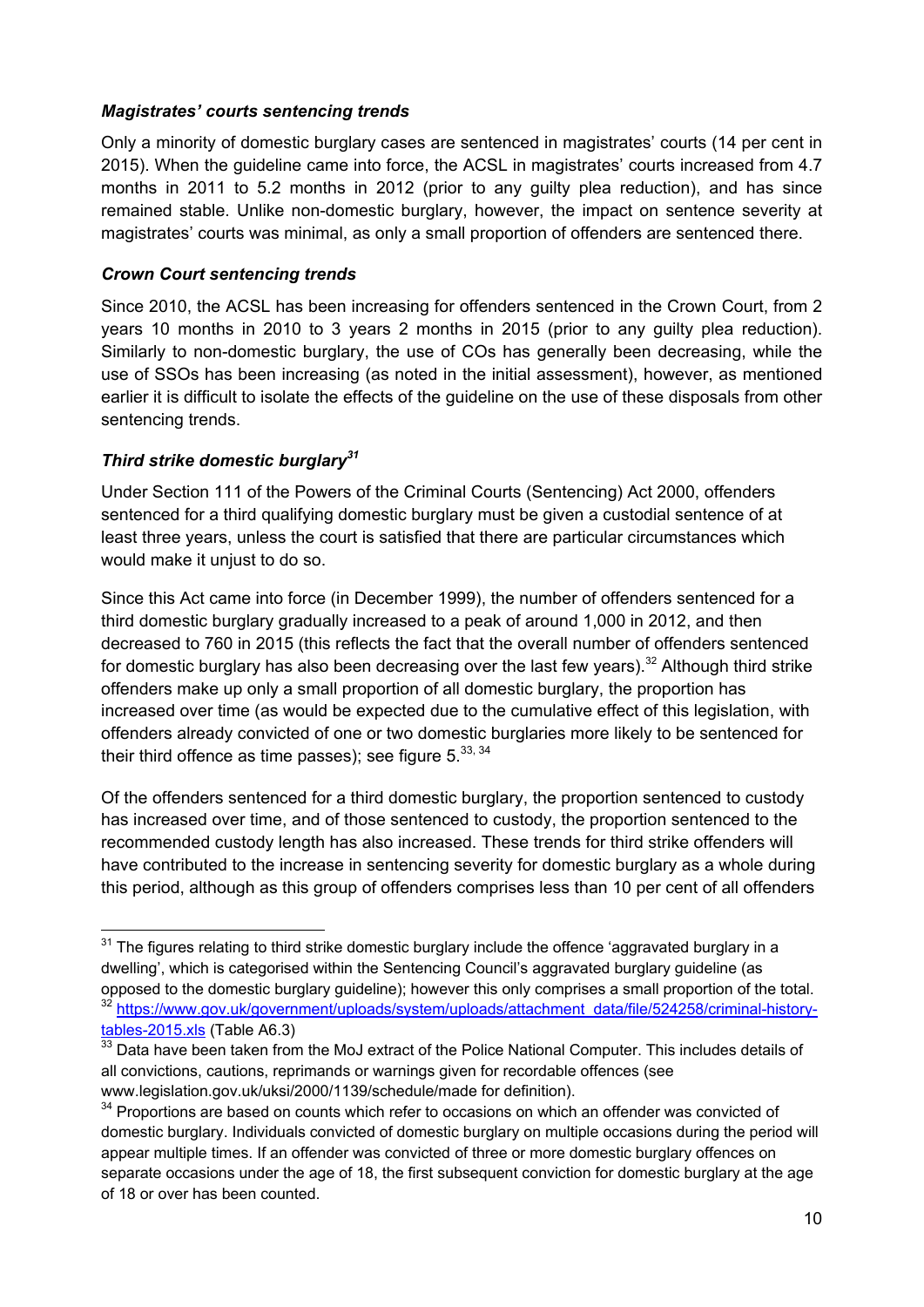sentenced for domestic burglary, this is unlikely to be one of the main drivers of the increase in severity.



**Figure 5: Adult offenders sentenced for a third domestic burglary as a proportion of all domestic burglary offenders, 2005-2015** 

#### *Offence categories*

Unlike non-domestic burglary, prior to the Sentencing Council's burglary guideline coming into force there was no Crown Court guidance for domestic burglary.<sup>35</sup> The Council's guideline for domestic burglary follows the same format as that for non-domestic burglary, with three offence categories and similar harm and culpability factors.

CCSS analysis shows that the proportion of offenders sentenced for domestic burglary who are placed in the most serious offence category (category 1, with a sentence range of two to six years' custody) has been increasing since the burglary guideline came into force (as with nondomestic burglary), from 15 per cent in 2011 to 35 per cent in 2014; see figure 6. $36, 37$ 

This finding is supported by the content analysis of sentencing remarks, which suggests that the broader definition of loss ('economic, sentimental and personal'), denoted by the greater harm factor "Theft of/damage to property causing a significant degree of loss", which was frequently cited as being taken into account in the post-guideline sample of cases, may have played a part in increasing sentencing severity.

<sup>&</sup>lt;u> Termin a San Anglica (m. 1989)</u>  $35$  There was, however, guidance on domestic burglary in the Magistrates' Courts Sentencing Guidelines.

<sup>&</sup>lt;sup>36</sup> In 2011, burglary offences were recorded on the CCSS form for 'Theft, dishonesty, burglary and fraud'. This form included five levels for offence seriousness and therefore, although the MCSG guidance for domestic burglary contained three levels of seriousness, sentencers did, on occasion, tick level 4 and level 5. For the purposes of this analysis, those cases have been grouped with level 3, the 'least serious' category.

 $37$  Data for 2012 covers the period after the guideline came into force (16<sup>th</sup> January 2012 onwards). Proportions have been calculated based on forms where the offence category was indicated (2011: n=1,000; 2012: n=3,500; 2013: n=4,400; 2014: n=4,400). In 2011, 80 per cent of CCSS forms returned relating to domestic burglary did not indicate an offence category.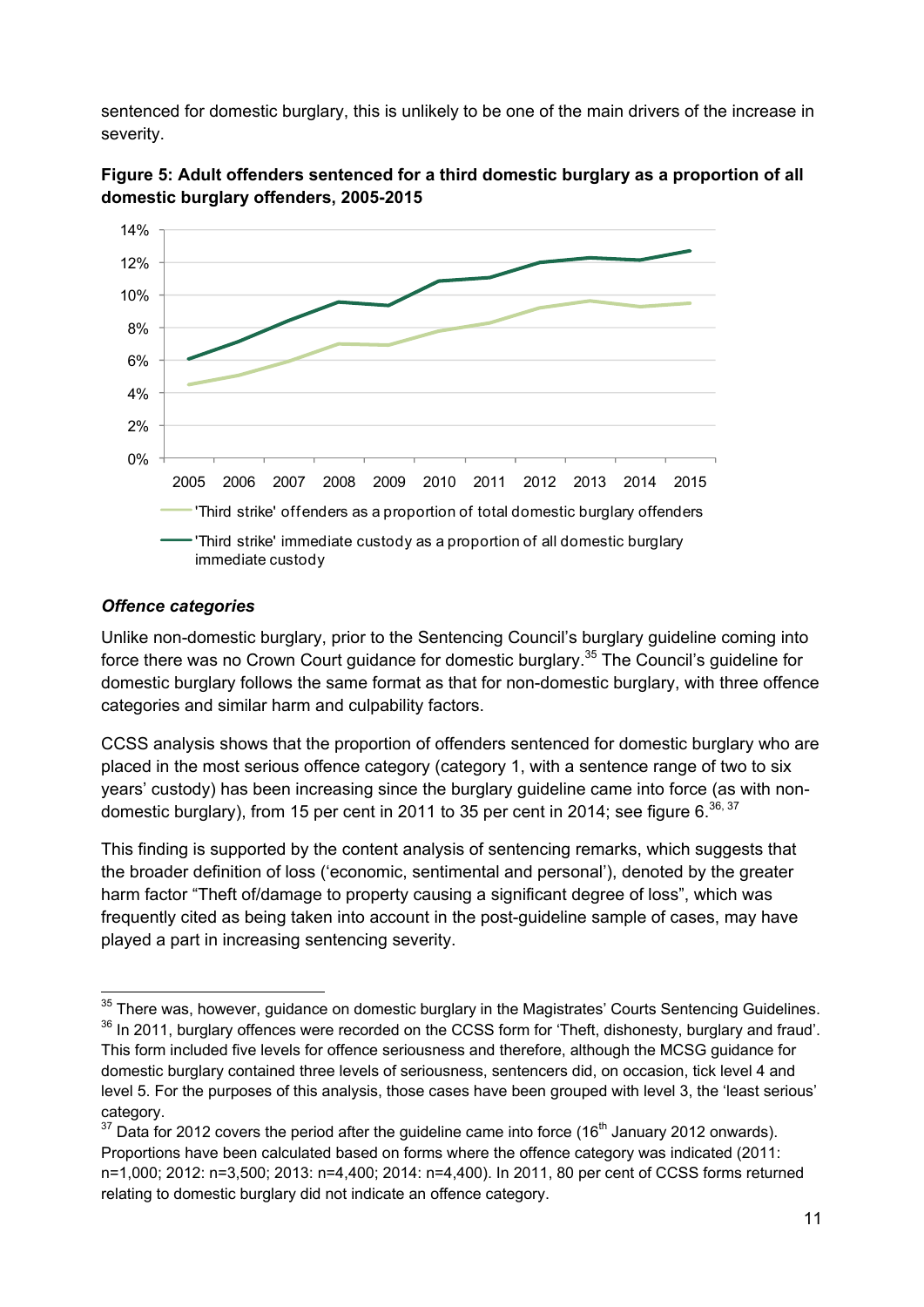

### **Figure 6: Distribution of offence category for domestic burglary, Crown Court, 2011-2014**

As with non-domestic burglary, the custody rate for offenders in category 1 has increased since the guideline came into force, from 80 per cent in 2011 to 93 per cent in 2014. The fact that there are now more offenders in category 1, and that a higher proportion of these offenders are now sentenced to custody, could in part explain the increase seen in sentencing severity for domestic burglary.

#### *Culpability and harm factors*

CCSS analysis shows that 48 per cent of domestic burglary cases had one or more higher culpability factors taken into account, whereas only 14 per cent had one or more lower culpability factors taken into account. Similarly, 62 per cent of cases indicated at least one greater harm factor was taken into account, compared with 31 per cent for lesser harm.

These results were supplemented by the qualitative research, which found that higher culpability and greater harm factors were cited notably more frequently in the sample than the lower culpability and lesser harm factors. As with non-domestic burglary, this may be partly due to there being more factors to choose from in the higher culpability and greater harm boxes, indicating that it may be easier for sentencers to place an offender in higher culpability and greater harm than in lower culpability and lesser harm, and subsequently end up in the highest offence category.

#### *Prevalence and influence of individual factors*

Figure 7 shows the most prevalent step one factors for domestic burglary offences sentenced during the period 2012 to 2014. The most common factor was "Occupier at home (or returns home) while offender present" (a greater harm factor); present on 38 per cent of forms, followed by the higher culpability factor "Member of a group or gang" (25 per cent).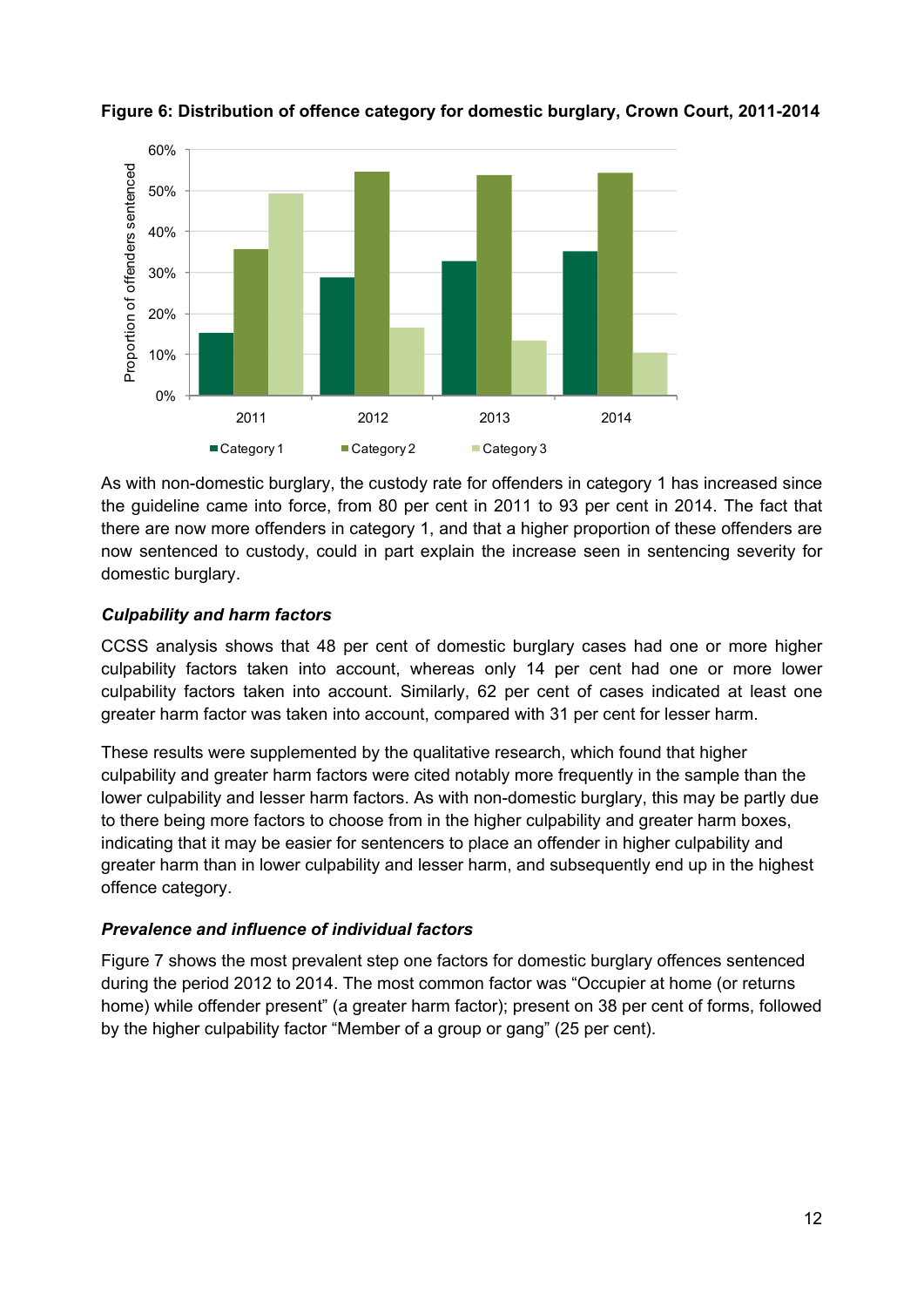#### **Figure 7: Prevalence of step one factors for domestic burglary, Crown Court, 2012-2014**<sup>38</sup>



Regression analysis showed that, as with non-domestic burglary, the step one factors "Deliberately targeted" (higher culpability) and "Theft of/damage to property causing significant degree of loss" (greater harm) had a significant effect on sentencing severity, each adding around 10 per cent to the average custodial sentence length (three months and two months, respectively).  $39$ 

The qualitative research indicated that "Deliberately targeted" was almost always present with "Significant degree of planning" (as with non-domestic burglary). $40$  It also indicated that the addition of new aggravating factors in the guideline may have had an inflationary effect on sentencing, for example, the aggravating factor "Offence committed at night" was cited frequently in the post-guideline sample, but did not appear to be mentioned at all in the preguideline sample. However, mitigating factors were cited more frequently in the post-guideline

  $38$  Only shows factors with a prevalence of 10 per cent or higher.

<sup>&</sup>lt;sup>39</sup> The model comprises sentencing data completed on the 'Burglary Offences' CCSS form relating to domestic burglary, covering the period 2012-2014. Variables that were present on at least five per cent of CCSS forms were selected for the model, using a forced entry method.

 $40$  Content analysis was undertaken of 61 domestic burglary cases to augment our understanding of sentencing before and after the introduction of the guideline. This comprised 31 pre-guideline cases and 30 post-guideline. Because of the relatively low numbers, care must be taken in interpreting these data: they merely give an indication of what might be happening in practice, rather than offering a more conclusive view.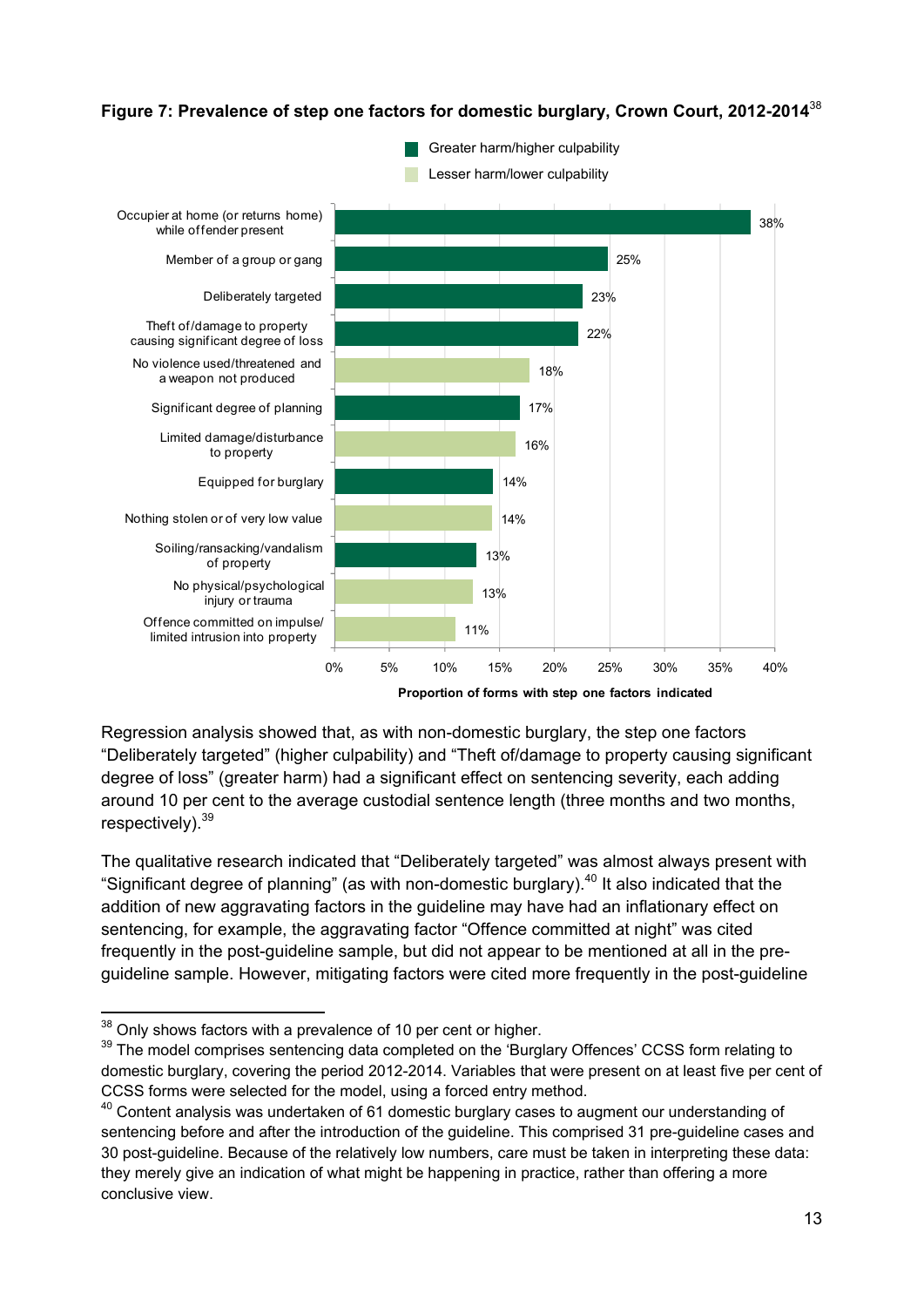sample than in the pre-guideline sample, which may have helped to offset any rise in sentencing.

#### *Summary of findings*

The results for domestic burglary indicate that some aspects of the current guideline may have played a part in increasing sentencing severity, such as the harm and culpability factors used to determine the appropriate offence category, and the broad definition of "loss". The postguideline increase for domestic burglary is, however, within the range expected based on historical trends. It must also be noted that there was no Crown Court guideline for domestic burglary prior to the introduction of the Sentencing Council's guideline in 2012; therefore cases sentenced without a guideline are being compared to those sentenced with a guideline, which perhaps makes the conclusions relating to shifts in sentencing more tentative.

# **Aggravated burglary**

For aggravated burglary, the initial assessment showed an increase in sentencing severity after the guideline was introduced, above what would be expected based on historical trends. However, due to low volumes making this offence susceptible to large changes it was not possible to conclude whether the guideline had driven the increase. The findings from the additional analysis undertaken for these offences are detailed below.

#### *Sentencing trends*

Aggravated burglary is a relatively low volume offence (compared to non-domestic and domestic burglary), with less than 320 offenders sentenced each year over the last decade. In 2015, approximately 220 adult offenders were sentenced for this offence.

Prior to the Sentencing Council's guideline coming into force in January 2012, there was no guideline for sentencers relating to aggravated burglary offences. Figure 8 shows that during the period 2005 to 2011 (pre-guideline), the proportion of offenders receiving an immediate determinate custodial sentence of seven years or more (after any guilty plea reductions had been applied) was relatively stable, within the range of 6 to 16 per cent.<sup>41</sup>

Since the introduction of the guideline in 2012, however, this proportion has generally been increasing, and comprised 56 per cent of offenders in 2015. The fact that this increase in longer sentences coincides with the guideline coming into force implies that the guideline may have caused a shift in sentencing practice for these offences.

  $41$  The starting point for aggravated burglary offences in Category 1 is 10 years' custody. This equates to approximately 7 years' custody after a guilty plea reduction of one third.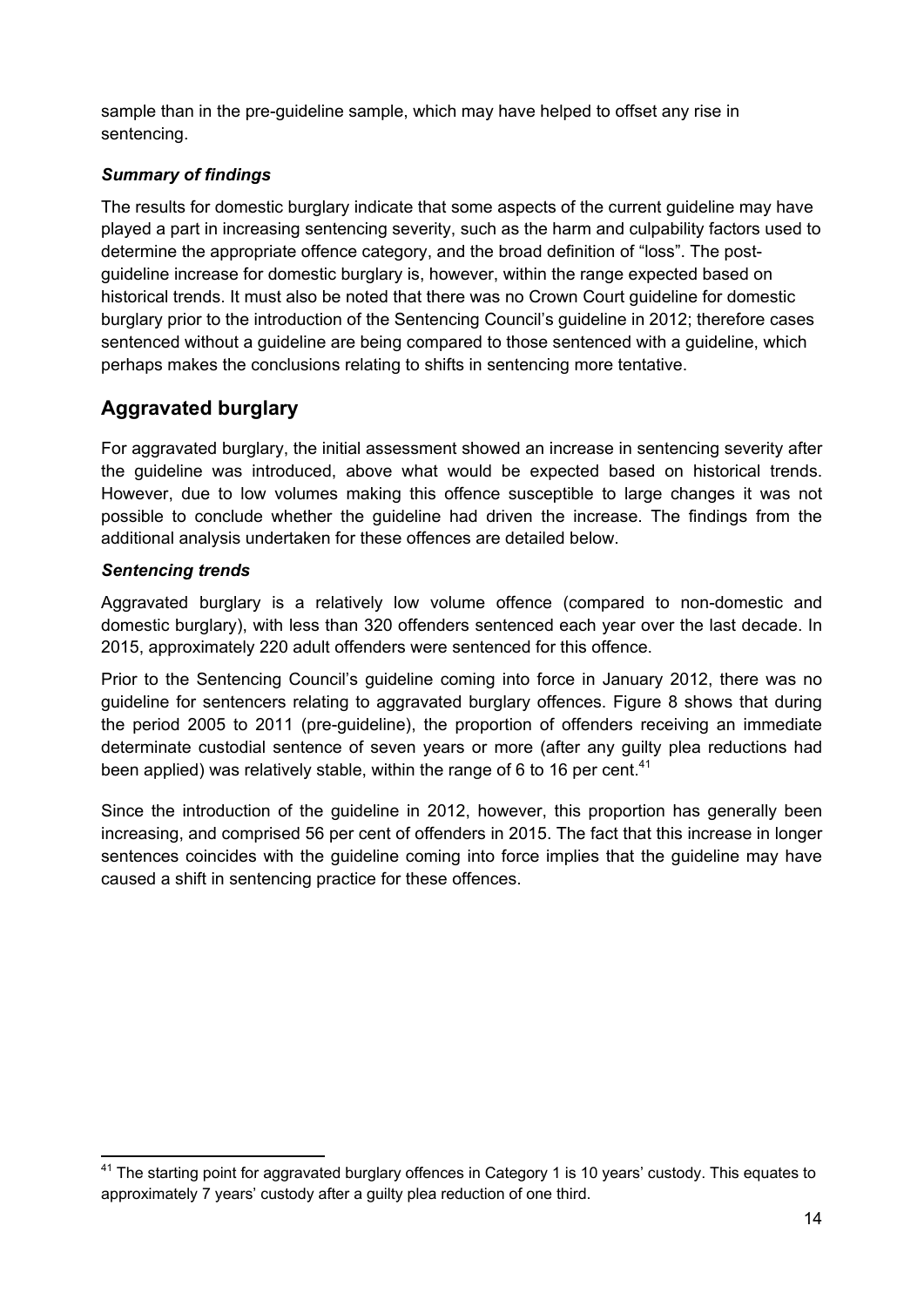**Figure 8: Adult offenders receiving an immediate determinate custodial sentence for aggravated burglary offences, by proportion who received sentences of more/less than 7 years, 2005-2015**<sup>42</sup>



#### *Offence categories*

CCSS analysis shows that in the period  $16<sup>th</sup>$  January 2012 to  $31<sup>st</sup>$  December 2014, around 70 per cent of offenders sentenced for aggravated burglary offences were placed in category 1, the most serious offence category. The starting point for this category is 10 years' custody, with a range from 9 to 13 years.

In addition, content analysis<sup>43</sup> showed that the majority of cases in the sample cited two or more greater harm or higher culpability factors (and no lesser harm or lower culpability factors), meaning that under the Council's guideline they ought to be placed in category 1. For culpability, "Weapon present on entry", "Deliberately targeted" and "Significant degree of planning" were almost always present; likewise the harm factors of "Victim on premises" and "Violence used or threatened" were almost always present. The prevalence of these factors in both the pre- and post-guideline samples suggest that the case mix has not changed, but rather that under the guideline a majority of cases are placed in category 1 and consequently receive sentences towards the top of the overall sentencing range, which appears to be higher than the level at which judges were sentencing without a guideline.

#### *Summary of findings*

The findings for aggravated burglary imply that the guideline may have contributed to the increase in sentencing severity for these offences; the quantitative analysis shows that offenders have been receiving longer sentences since the guideline came into force, and the qualitative work indicates that the harm and culpability factors included in the guideline are

 <sup>42</sup> Source: Court Proceedings Database, Ministry of Justice.

<sup>&</sup>lt;sup>43</sup> Content analysis was undertaken of 30 aggravated burglary cases to augment our understanding of sentencing before and after the introduction of the guideline. This comprised 15 pre-guideline cases and 15 post-guideline. Because of the relatively low numbers, care must be taken in interpreting these data: they merely give an indication of what might be happening in practice, rather than offering a more conclusive view.